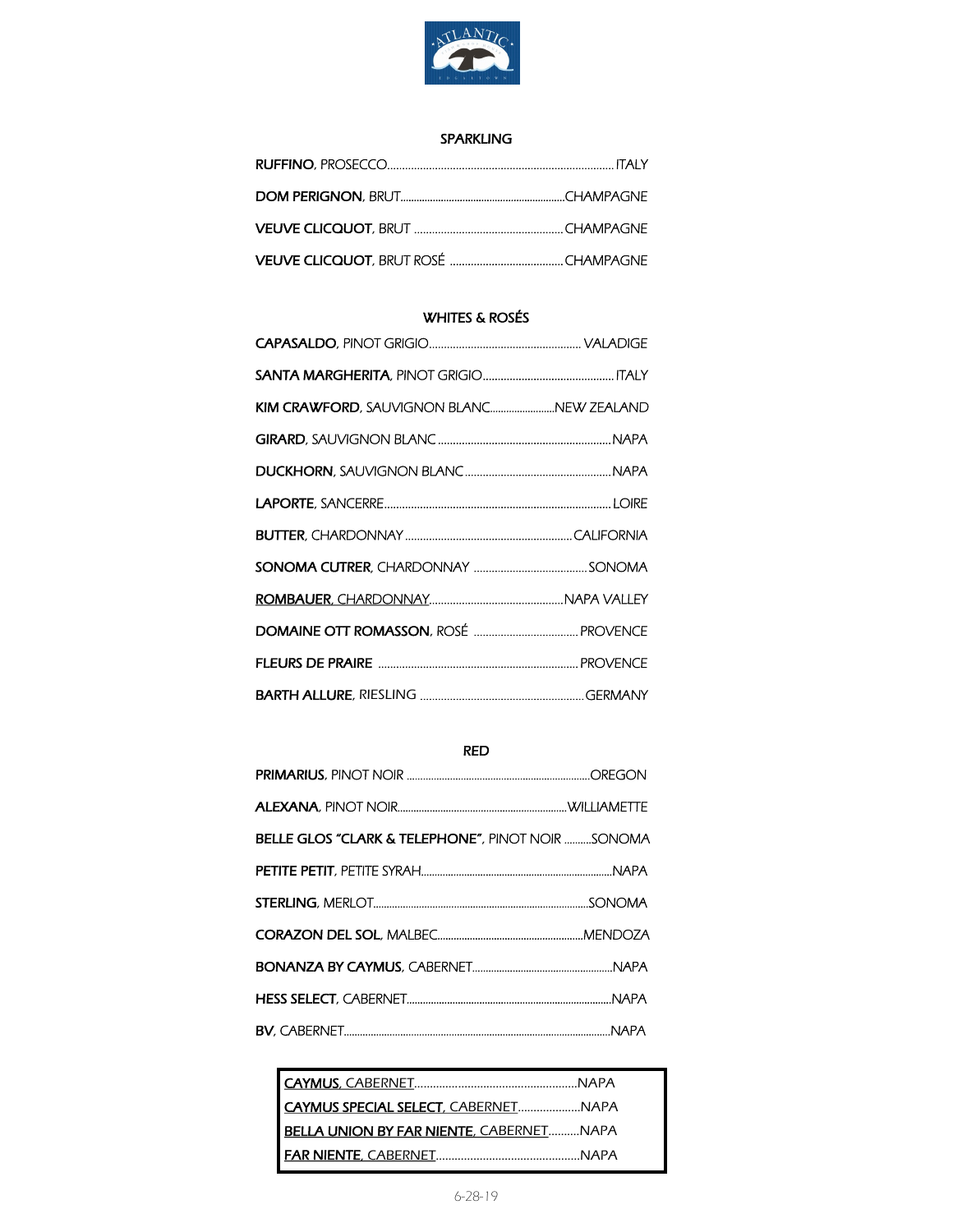



#### **SIDECAR**

INPIRED BY ORIGINAL RECIPE FROM FRANK MEIER RITZ HOTEL PARIS COPPER & KING'S BRANDY, COINTREAU, LEMON JUICE

LA ROSE DE PARIS STOLI VANILLA, VANILLA SIMPLE SYRUP, PASSION FRUIT PURÉE, ST. GERMAIN, ROSE ESSENCE

**HAZY SUNSET** PYRAT RUM, ST. GERMAIN, PINEAPPLE JUICE, LIME JUICE

#### **SMOKED OLD FASHIONED**

SAGAMORE RYE BOURBON, ORANGE BITTERS, ANGOSTURA BITTERS, DEMERARA SYRUP

**OVID** EMPRESS GIN, KING'S GINGER LIQUEUR, **BASIL SEED, YUZU** 

#### **SPECIALTY COCKTAILS**

古風な - KOFūNA CLASSIC "OLD FASHIONED" WITH A JAPANESE FLAIR AKASHI WHISKEY, MUDDLED MARASCHINO, **ORANGE BITTERS** 

**RACE AROUND THE ISLAND** HENDRICK'S GIN, APEROL, ORGEAT, PINEAPPLE & LIME JUICE

**ATLANTIC ARNOLD PALMER** FIRE FLY SWEET TEA VODKA & PINK LEMONADE

> **BLUEBERRY LEMONADE** STOLI BLUEBERRY & LEMONADE

**DARK N' STORMY** GOSLINGS BLACK SEAL RUM & GOSLINGS GINGER BEER

**HIGH TIDE** HENDRICK'S GIN, BOMBAY SAPPHIRE, ST. GERMAIN ELDERFLOWER LIQUEUR, FRESH LIME, & GINGER ALE

**JULIO MARGARITA** DON JULIO, GRAND MARNIER, TRIPLE SEC, ORANGE & LIME JUICE, AGAVE

> **PAINKILLER** PYRAT XO RUM, COCO LÓPEZ,

> PINEAPPLE & ORANGE JUICE

**BERRY MOJITO** BACARDI LIMON, SIMPLE SYRUP, FRESH LEMON & LIME, FRESH MUDDLED BERRIES, MINT, SODA WATER

> **BARELY LEGAL** DON JULIO, FRESH WATERMELON, MINT, ORANGE & LIME JUICE, SIMPLE SYRUP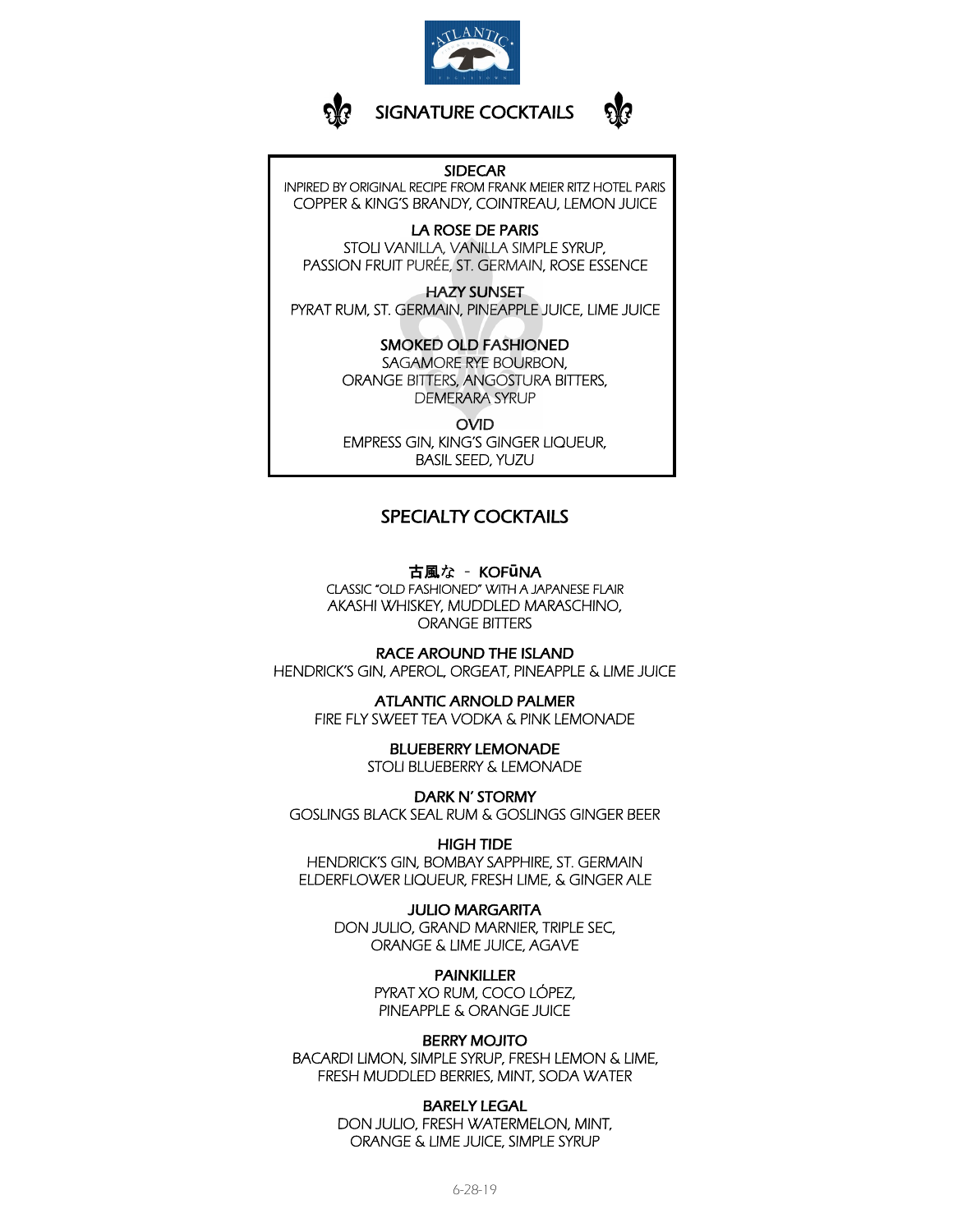

# ATLANTIC INFUSIONS

VELVET ARAK

COPPER & KING'S BRANDY, ORGEAT, ARAK

# GRAPEFRUIT BASIL SMASH

DEEP EDDY GRAPEFRUIT VODKA, FRESH LEMON & LIME JUICE, SIMPLE SYRUP, BASIL & SODA WATER

### LAVENDER BLUEBERRY BLISS

44 NORTH HUCKLEBERRY VODKA, LAVENDER INFUSED KEEL VODKA, FRESH LEMON & LIME JUICE, SIMPLE SYRUP & BLUEBERRY PRESERVE

# SUN & MOON SANGRIA

44 NORTH NECTARINE, FRESH LEMON & LIME JUICE, SIMPLE SYRUP, TOPPED WITH PRIMARIUS PINOT NOIR

STOLI MOSCOW MULE STOLI VODKA, FRESH LIME JUICE & STOLI GINGER BEER (TRY WITH OTHER STOLI FLAVORS)

MORNING GLORY DON JULIO TEQUILA, ROSEMARY, CUCUMBER, FRESH LIME, SODA & SIMPLE SYRUP

LIME IN THE COCONUT BLUE CHAIR COCONUT SPICED RUM, COCONUT SORBET, FRESH CITRUS JUICE

### ATLANTIC SPRITZ

KETEL ONE PEACH & ORANGE BLOSSOM, APEROL, PROSECCO

### SPICY PALOMA

GHOST TEQUILA, GRAPEFRUIT JUICE, SIMPLE SYRUP, GRENADINE, LIME JUICE, SODA WATER